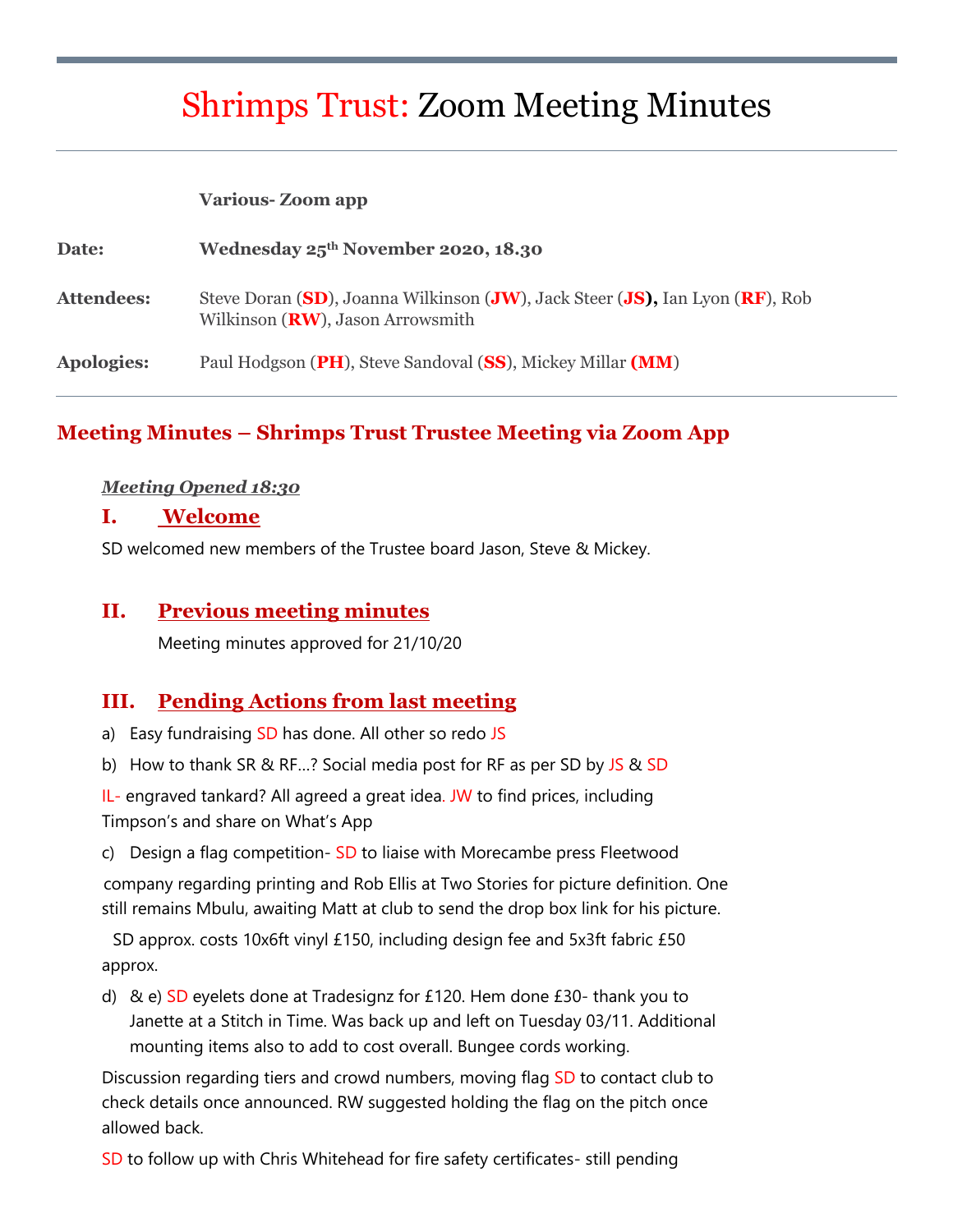f) Pringle sponsorship Cheque raised for payment and club received but not left our bank yet.

Additional discussion regarding store stock and black Friday deals.

## **IV. Membership numbers and benefits Update**

a) & b) Memberships at 392 (84 new, 20 of which lapsed, 54 life, 14 junior). 103 still to renew, including 45 members all other years

c) as last month.

d) & e) up to date.

Food bank appeal proposal liked by board so to progress. Discussed donating a percentage of the membership to appeal.

JW suggested organize vans am fans drop off items straight to vans…need clubs permission to use the land.

Discussion regarding vouchers and misuse of vouchers. Ideas for how to organize and make them less pen to abuse.

# **V. Trust Finance Update**

JS sent information before the meeting.

a) Expenses relating to monthly prize draws, postage, Paypal and DD fees, cost of packs, released licenses, Pringle sponsorship and Mbulu flowers and cost of badges. Main changes relate to modifications of the centenary flag.

Income from sponsorship of flyers and prize draw. . Income includes badges sold on Ebay of £116. Thank you to Steve S for his donation

Surplus of £2437

Merchandise is £171 of stock value

Fund balances are flag fund £1047, raise the roof £3987 and general reserves £10708.

- b) Debtors are Northgate and Boardwalk. SD chased up and due to pay shortly
- c) See above

## **VI. 2020 AGM & Shrimps trust election review**

SD thanked all members for their hard work before and during the meeting. SD thanked PH & JW for proposing themselves.

SD thanked JS for his work on the presentation, extremely well done and professional.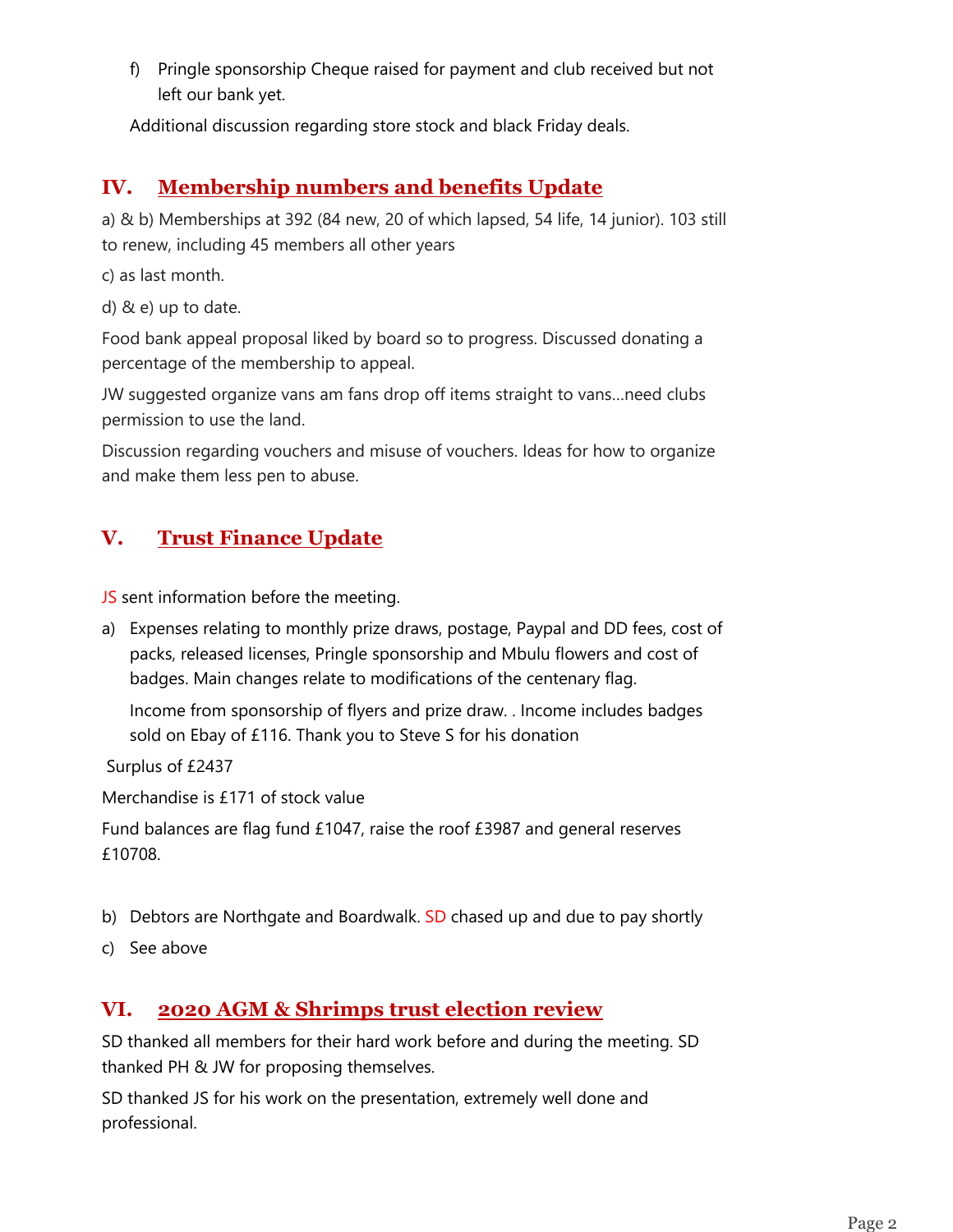IL commented that he could hear everyone that was speaking which was appreciated.

JW stated felt the meeting flowed, was concise

RW proposed to consider doing an online version alongside meetings in the future for all members to potentially be involved.

JS stated accounts had been submitted and showing at FCA

Il reminded the board that all rules and regulations will need reviewing before next AGM.

# **VII. Calendar**

Aim to be available before Christmas, delay due to stopping of work whilst club decided to publish one. Prices 250 £550, 150 £380- all agreed 150 to order.

SD to send all images Monday and then request a front page image to use for publicizing

Local delivery to be offered- JW will arrange

Available in shop? Tbc SD

Payment- cash on delivery, izettle invoice or direct debit payment.

SD Sponsorship of months to pursue. RW & JW confirmed.

Il suggested as seasonal calendar as academicals…

# **VIII. 2020 Shrimps trust Christmas toys and games appeal**

Liaising with one school in Westgate. SD making poster for social media. Details to iron out.

Physical toys for donating requesting, all new

# **IX. Meeting date and responsibilities**

2 new members missing so agreed to carry on and arrange further meeting mid-December to discuss.

Emails- JA accepted

Info point- move online with access at table once a month? JW & RW to take on. New pull up with details to be decided and ordered when not in attendance

Merchandise- to phase out

Memberships- finance continue with JS. Emails to new members to do, Insightly to learn and reporting to learn.

SD some prizes delivered, JW others accepted

JG also happy to continue monthly draws, just needs up to date member details.